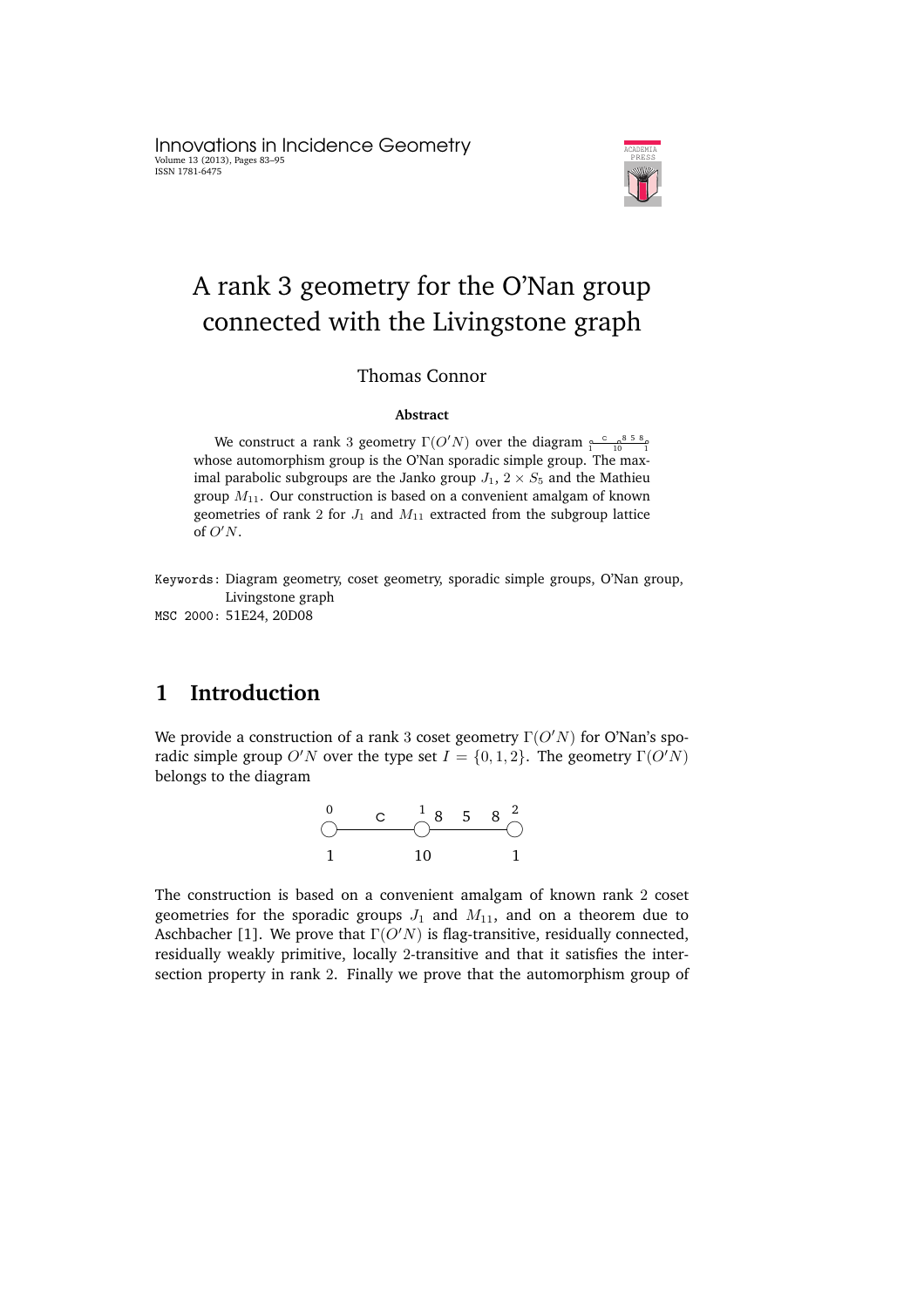the geometry  $\Gamma(O'N)$  is  $O'N$ , using a study of the truncation of  $\Gamma(O'N)$  on its elements of type in  $\{0, 1\}$ .

The paper is organized as follows. In section 2 we give the basic definitions needed to understand this paper. Then we state a theorem due to Aschbacher used later to prove that the geometry  $\Gamma(O'N)$  is flag-transitive. In section 3, we introduce a characterization of the Janko group  $J_1$  due to Perkel [13] using the Livingstone graph. Then we construct the geometry  $\Gamma(O'N)$  in section 4. In the next three sections, we study properties of  $\Gamma(O'N)$  and finally, in section 8, we prove that its automorphism group  $Aut(\Gamma(O'N))$  is  $O'N$ .

### **2 A theorem of Aschbacher**

Following [4, Chapter 3, §3], a geometry is a 4-tuple  $(X, \ast, t, I)$  with X a set of elements,  $*$  a binary, reflexive and symmetric relation on  $X$  called incidence, I a set of types, and  $t : X \to I$  a surjective map, called the type function, which assigns a type to each element of  $X$ . Moreover the incidence relation satisfies the following condition: given  $x, y \in X$  such that  $x * y$  and  $t(x) = t(y)$ , it follows that  $x = y$ . Finally, every maximal set of pairwise incident elements contains one element of each type.

In [15, 16], Tits introduces and develops the concept of a coset geometry. Given a group G and a family  $\mathcal{F} = \{G_i \mid i \in I\}$  of subgroups of G, where *I* is a finite set, define  $\Gamma(G, \mathcal{F})$  to be the pregeometry over *I* as follows. For  $i \in I$  the set of elements of type  $i$  is the set of right cosets of  $G_i$  in  $G$ . Two elements  $G_i q$  and  $G_j h$  are incident, and we write  $G_i q * G_j h$  for that, if and only if  $G_i g \cap G_j h \neq \emptyset$ . Clearly, G acts as a group of automorphisms of  $\Gamma(G, \mathcal{F})$  under right multiplication.

Following Tits, Aschbacher [1] studied the interaction between incidence geometries and groups. He studies a useful criterion so as to determine whether a coset geometry with a string diagram is flag-transitive. In order to state and to apply easily this criterion, we introduce some notation used in  $[1]$ . Let  $G$ and  $\mathcal{F} = \{G_i \mid i \in I\}$  be as above. For  $J \subseteq I$ , let  $G_J = \cap_{j \in J} G_j$ . We set  $S_J = \{G_j | j \in J\}$ ,  $\mathcal{F}_J = \{G_{J \cup \{i\}} | i \in I - J\}$  and  $\Gamma(J) = \Gamma(G_J, \mathcal{F}_J)$ . Obviously,  $S_J$  is a flag of type *J* in  $\Gamma(G, \mathcal{F})$ . A *diagram* on *I* in the sense of [1] is a tuple  $\mathcal{D} = {\{\mathcal{D}_J \mid J \subseteq I, |J| = 2\}}$  such that  $\mathcal{D}_J$  is a nonempty family of geometries on J. The *graph* of D is the undirected graph with vertex set I and i adjacent to j if  $J = \{i, j\}$  is of order 2 and some member of  $\mathcal{D}_J$  is not a generalized digon. The diagram  $\mathcal{D}(G, \mathcal{F})$  of  $\Gamma(G, \mathcal{F})$  is the diagram on I with  $\mathcal{D}(G,\mathcal{F})_J = \{\Gamma(I-J)\}\$ . A graph on *I* is a *string* if we can order  $I = \{0,1,\ldots,n\}$ so that the edges of the graph are  $\{i, i+1\}$ ,  $0 \le i < n$ .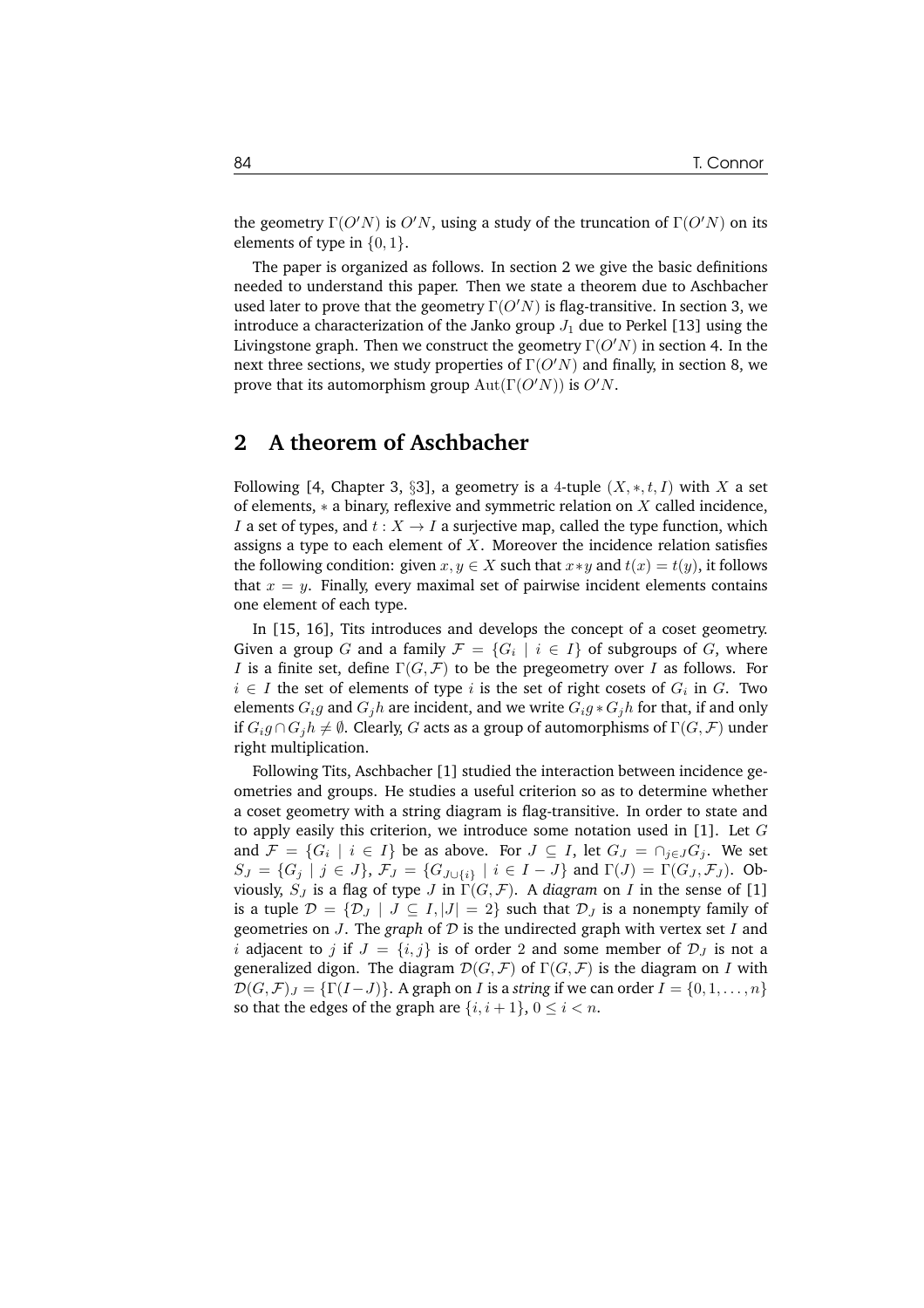Now comes the result of Aschbacher.

**Lemma 2.1** ([1, Main theorem]). *Let*  $G$  *be a group and let*  $\mathcal{F} = \{G_i \mid i \in I\}$  *be a family of subgroups of* G*. Assume*

(a) *for each subset J of I of corank at least* 2,  $G_J = \langle G_{J \cup \{i\}} | i \in I - J \rangle$ *, and* 

(b) *the connected components of the graph of*  $\mathcal{D}(G, \mathcal{F})$  *are strings. Then*

- (1) G is flag-transitive on  $\Gamma(G, \mathcal{F})$ .
- (2)  $\Gamma(G, \mathcal{F})$  *is residually connected.*
- (3) *For each*  $J \subseteq I$ *, the map*

 $(G_{J\cup\{i\}})z \mapsto G_iz, \quad i \in I - J, z \in G_J$ 

*is an isomorphism of*  $\Gamma(J)$  *and the residue of*  $S_J$ .

### **3 The Livingstone graph**

The Livingstone graph was first described in [11] as an 11-regular graph of 266 vertices on which  $J_1$  acts flag-transitively. This graph motivated further work consisting of constructions and characterizations as in [3, 13, 17]. We provide the characterization of the Livingstone graph given in [13].

#### **3.1 Perkel's characterization**

Let  $\mathcal L$  be a connected, finite, regular undirected graph of girth 5 on a set  $\Omega$  of vertices, with automorphism group  $G \cong \text{Aut}(\mathcal{L})$ , satisfying the following four properties:

- 1. the valency of  $\mathcal L$  is 11;
- 2. for any  $x \in \Omega$ , the point stabilizer in G is isomorphic to the simple group  $L_2(11);$
- 3. for some path  $(x, y, z)$  of length 2,  $x, y, z \in \Omega$   $(x \neq z)$ ,  $G_{xyz}$  fixes a pentagon (a circuit of length 5) containing  $(x, y, z)$ ;
- 4. the vertices and edges fixed by an involution of  $G_{xyz}$  constitute a connected subgraph of  $\mathcal{L}$ .

Then *L* is a distance regular graph of 266 vertices with  $G \cong J_1$ .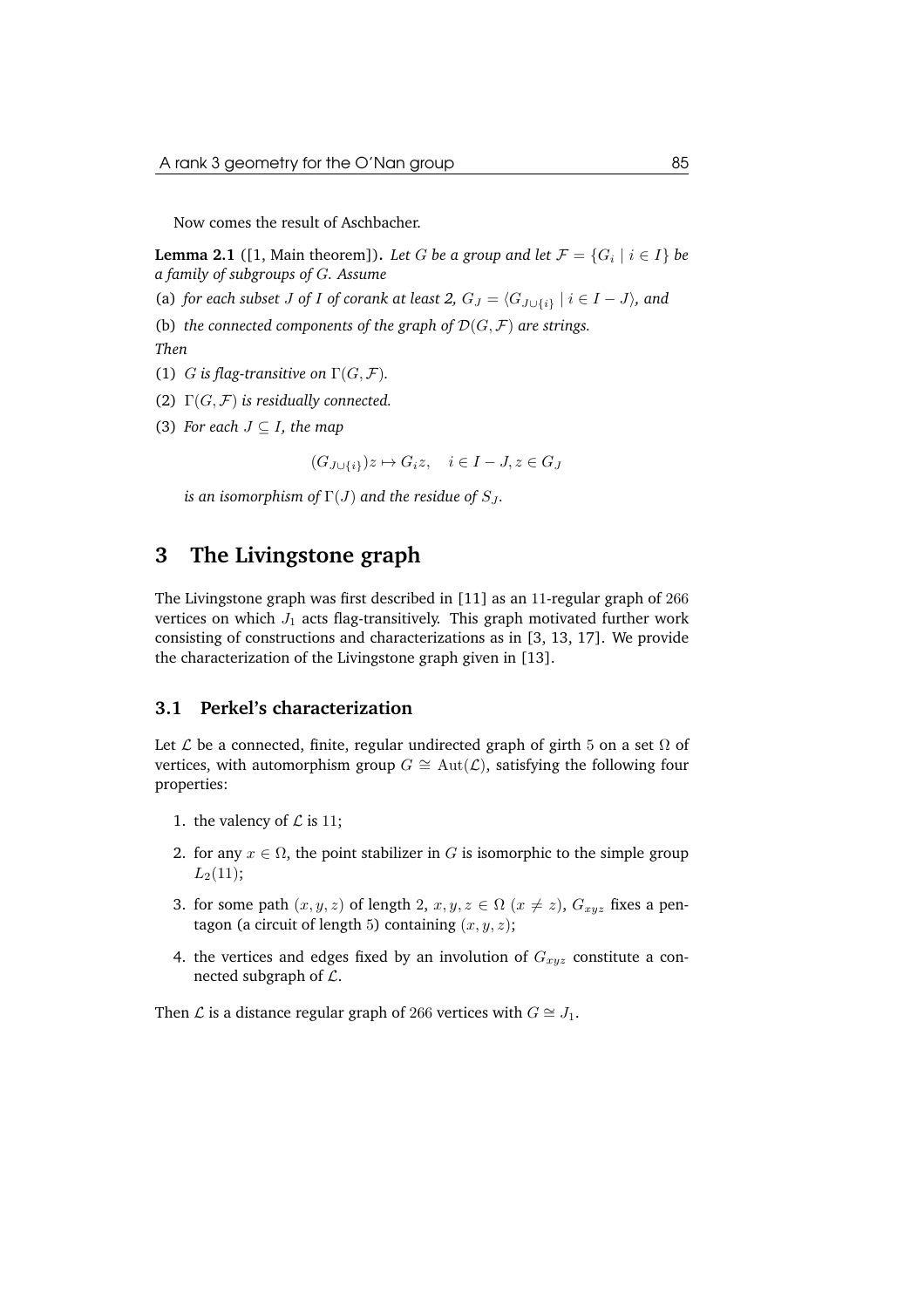#### **3.2 The Livingstone graph as a coset geometry**

In [3, Chapter 11, §7], Brouwer, *et al.* provide a construction of the Livingstone graph as a coset geometry for  $J_1$  as follows. Let  $F \cong J_1$ . This group possesses exactly one conjugacy class of subgroups isomorphic to  $L_2(11)$ , and one conjugacy class of involutions. The centralizer of an involution is isomorphic to  $2 \times A_5$ . Now choose a subgroup  $L \lt F$  isomorphic to  $L_2(11)$  and an involution  $i \in F$  such that  $L_2(11) \cap C_F(i) = A_5$  (there are 11 such involutions) and set  $C := C_F(i)$ . Define the coset geometry  $\Gamma(J_1) = \Gamma(F, \{L, C\})$  with Borel subgroup isomorphic to  $A_5$ . Then the underlying incidence geometry  $\mathcal L$  is precisely the Livingstone graph. It is a regular distance transitive graph of degree 11 with  $V(\mathcal{L}) = 266$  and  $E(\mathcal{L}) = 1463$ . The distance distribution diagram of the graph  $\mathcal L$  is provided in Figure 1.



Figure 1: The distance distribution diagram of  $\mathcal L$ 

The coset geometry  $\Gamma(J_1)$  is flag-transitive, firm, residually connected, residually weakly primitive, locally 2-transitive and satisfies the intersection property. We provide the Buekenhout diagram of the dual geometry of  $\Gamma(J_1)$  in Figure 2 (see Gottschalk and Leemans [6] or Leemans [10, Geometry 2.7]).

1 8 5 8 0  
\n  
\n0 
$$
B = A_5
$$
  
\n  
\n10 1  
\n1463 266  
\n2 × A<sub>5</sub> L<sub>2</sub>(11)

Figure 2: The dual diagram of  $\Gamma(J_1)$ .

# **4 Construction of a rank** 3 **coset geometry for** O′N

The maximal subgroups of  $O'N$  are known (see [14, 18, 19]). This group has, among others, one conjugacy class of subgroups isomorphic to  $J_1$  and two conjugacy classes of subgroups isomorphic to  $M_{11}$  that are fused under the action of Aut  $O'N = O'N$ : 2. The residually weakly primitive and locally 2-transitive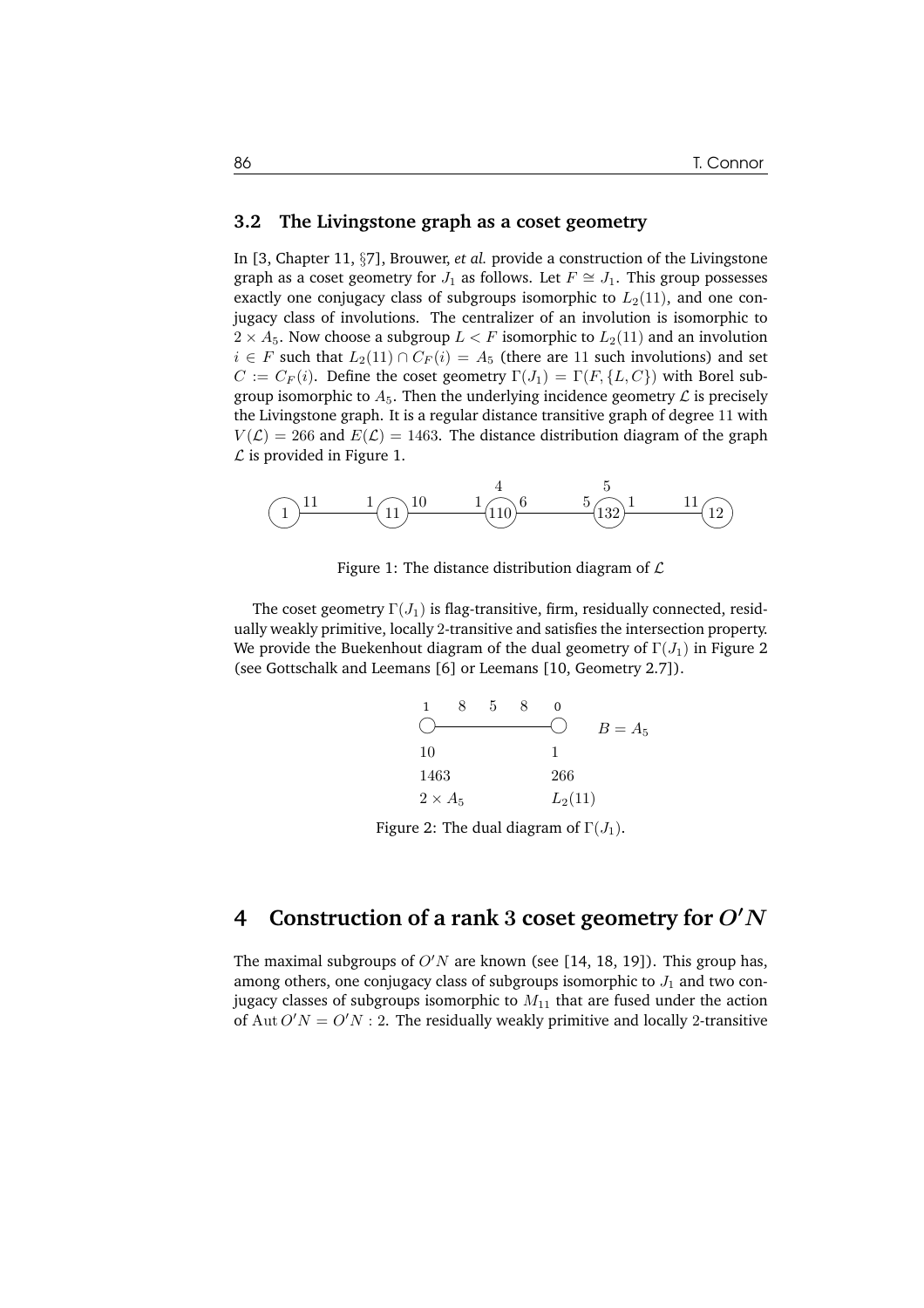coset geometries for  $M_{11}$  are known (see Leemans [10] and Dehon *et al.* [5]). Exactly one of those geometries has a Borel subgroup isomorphic to  $A_5$ . We call it  $\Gamma(M_{11})$ . Its underlying incidence structure is a complete graph on 12 vertices and it belongs to the Buekenhout diagram of Figure 3.

> $\bigcirc$   $\longrightarrow$ c 1 10 12 66  $L_2(11)$   $S_5 = |2|: A_5$  $B=A_5$ Figure 3: The diagram of  $\Gamma(M_{11})$ .

Since  $\Gamma(M_{11})$  has a maximal parabolic subgroup isomorphic to  $L_2(11)$ , we see that  $\Gamma(J_1)$  and  $\Gamma(M_{11})$  might be residues of a residually weakly primitive and locally 2-transitive rank 3 geometry  $\Gamma(O'N)$  for  $O'N$ .

**Theorem 4.1.** *The O'Nan group contains a boolean lattice* Ψ *of subgroups as in Figure 4, in which all inclusions are maximal except the inclusion of*  $2 \times S_5$  *in O'N. There are exactly two such lattices in* O′N *up to conjugacy. These two classes of boolean lattices are fused in* Aut(O′N)*.*



Figure 4: The Boolean lattice  $\Psi$  of  $\Gamma(O'N)$ .

*Proof.* Let  $\Lambda$  denote the subgroup lattice of  $O'N$  available in [9]. There exists a unique class of conjugate subgroups isomorphic to  $J_1$  in  $O'N = G$ . This is class number 6 in  $\Lambda$ . Let  $J_1 \cong G_0 < G$ . There is exactly one conjugacy class of subgroups isomorphic to  $L_2(11)$  in  $O'N$ . This is class number 119 in  $\Lambda$ . Moreover,  $J_1$  possesses exactly one conjugacy class of subgroups isomorphic to  $L_2(11)$  and exactly one conjugacy class of subgroups isomorphic to  $2 \times A_5$  (class number 277 in Λ). Let  $G_{02} < G_0$  and  $G_{01} < G_0$  be isomorphic respectively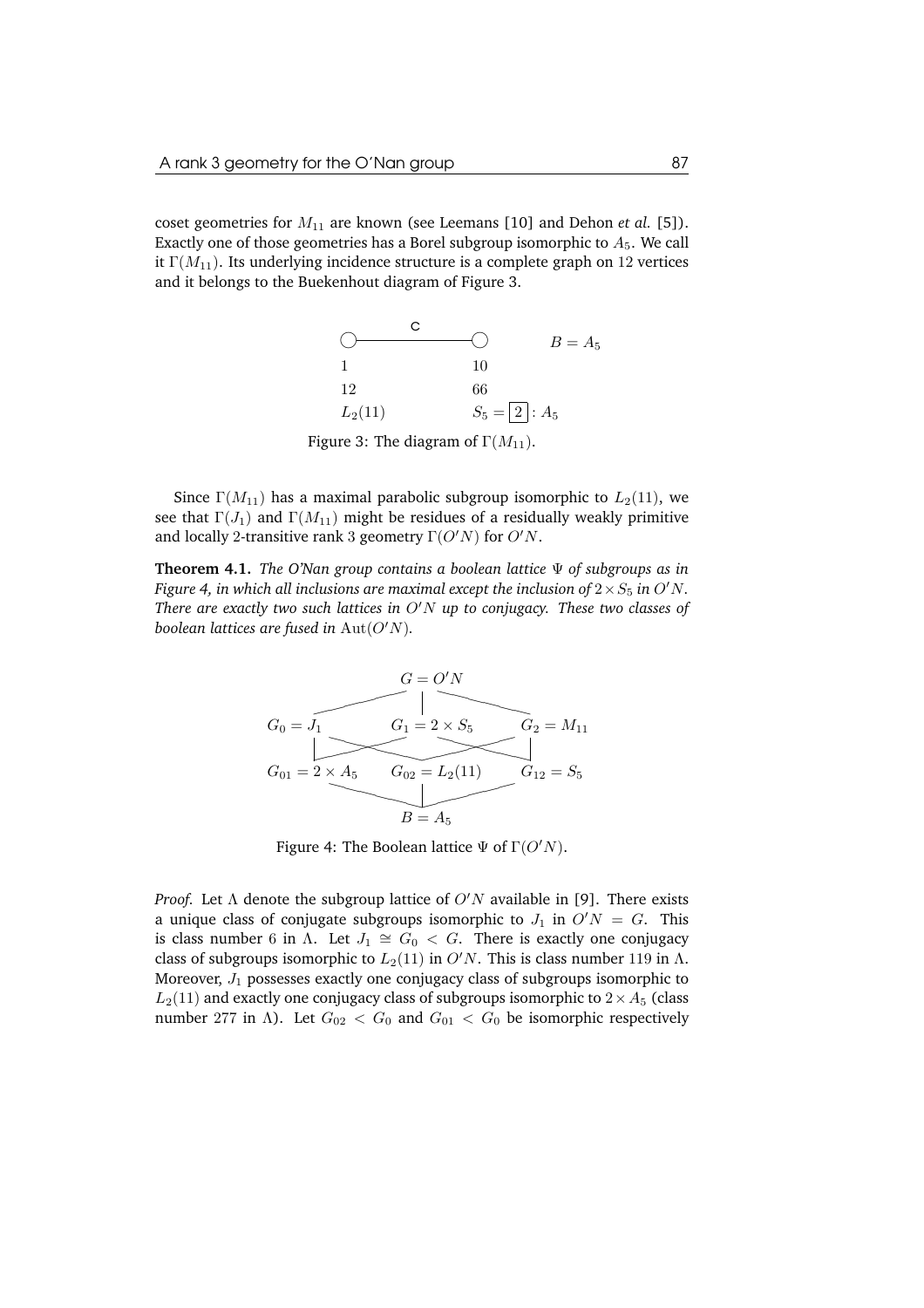to  $L_2(11)$  and  $2 \times A_5$ .  $J_1$  has two conjugacy classes of subgroups isomorphic to  $A_5$ . Only one of them has subgroups that are contained simultaneously in a subgroup isomorphic to  $L_2(11)$  and in a subgroup isomorphic to  $2 \times A_5$ . It corresponds to class number 370 in  $\Lambda$ . Let  $A_5 \cong B = G_{01} \cap G_{02}$ .

There are two conjugacy classes of subgroups isomorphic to  $M_{11}$  in  $O'N$ : they are classes number 23 and 24 in  $\Lambda$ . These classes are fused in Aut $(O'N)$  $= O/N$  : 2. In  $M_{11}$ , there is exactly one conjugacy class of subgroups isomorphic to  $L_2(11)$ . Choose  $M_{11} \cong G_2 < G$  in any of the two conjugacy classes (without loss of generality, say class 23), such that  $G_{02} < G_2$ . Now let  $S_5 \cong G_{12} < G_2$  be such that  $B < G_{12}$ . Hence,  $G_{12}$  is a subgroup of class 278 in Λ. Indeed, there are two classes of subgroups isomorphic to  $2 \times S_5$  in  $O'N$ , but only class number 278 is in class 23 of subgroups isomorphic to  $M_{11}$ .

The subgroups  $G_{01}$  and  $G_{12}$  share a unique common minimal overgroup  $G_1$ . This subgroup is isomorphic to  $2 \times S_5$  and belongs to class number 212 in Λ. Moreover,  $G_{12}$  has exactly two other minimal overgroups. They are isomorphic to  $M_{11}$  and thus they are themselves maximal subgroups of  $G$ . Since they do not contain  $G_{01}$ , we see that the subgroups  $G_{01}$  and  $G_{12}$  generate  $G_1$  or G itself. We claim that they generate  $G_1$ . By way of contradiction, suppose they generate  $G$ . Since  $G_{01} \cap G_{12} = B \cong A_5$ , there would exist a thin rank 2 geometry for O'N with a Borel  $B \cong A_5$ . Consequently,  $B \subseteq G$ , i.e. O'N would have a normal subgroup isomorphic to  $A_5$ , a contradiction.

In conclusion, the choice of a conjugacy class of subgroups  $M_{11}$  determines uniquely the boolean lattice  $\Psi$  of Figure 4.

**Theorem 4.2.** *The boolean lattice* Ψ *of Figure 4 determines a coset geometry* Γ(O′N) *over the Buekenhout diagram of Figure 5:* Γ(O′N) *is flag-transitive, firm, residually connected, residually weakly primitive, locally* 2*-transitive and satisfies the intersection property in rank* 2 *residues as defined in Leemans [10] and Pasini [12].*

0 C 1 8 5 8<sup>2</sup>  
\n1 10 1  
\n2624832 1920064608 58183776 
$$
B = A_5
$$
  
\n $J_1$  2 × S<sub>5</sub>  $M_{11}$   
\nFigure 5: The diagram of  $\Gamma(O'N)$ 

*Proof.* The boolean lattice  $\Psi$  of Figure 4 provides us with  $G = O'N$  and a family of subgroups  $\mathcal{F} = \{G_0, G_1, G_2\}$ . Observe that  $G_J = \langle G_{J\cup\{i\}} : i \in I - J \rangle$  for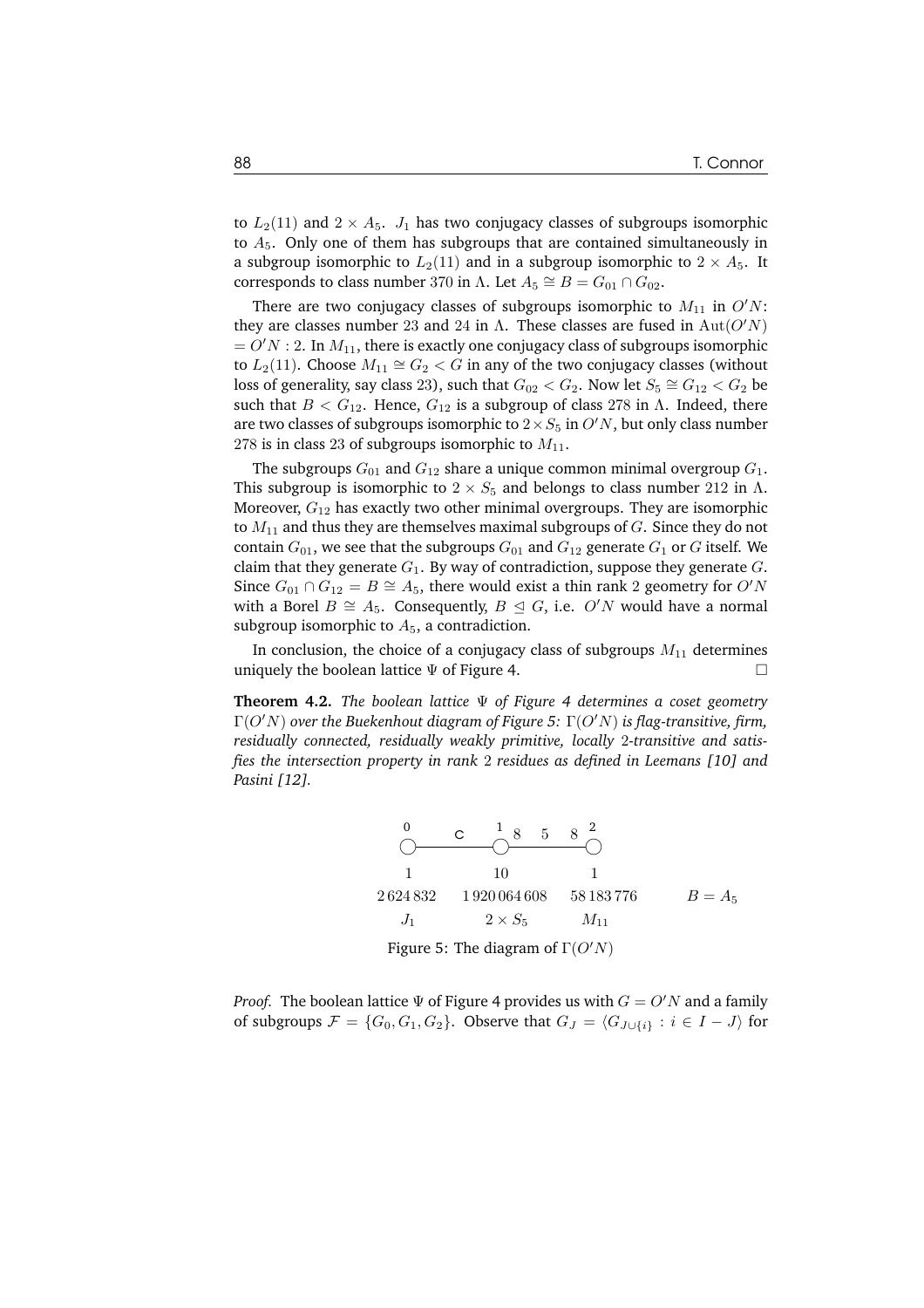every  $J \subseteq I$ ,  $|J| \geq 2$  since all inclusions of subgroups in  $\Psi$  are maximal except the inclusion  $G_1 < G$ . Furthermore the geometries  $\Gamma_0 = (G_0, \{G_{01}, G_{02}\})$  and  $\Gamma_2 = (G_2, \{G_{02}, G_{12}\})$  are the geometries  $\Gamma(J_1)$  and  $\Gamma(M_{11})$  and belong to the Buekenhout diagrams of Figure 2 and Figure 3 respectively, while the geometry  $\Gamma_1 = (G_1, \{G_{01}, G_{12}\})$  is obviously a generalized digon. Consequently the diagram  $\mathcal D$  of  $\Gamma(O'N) = (G, \{G_0, G_1, G_2\})$ , in the sense of Aschbacher [1], is a string diagram. By Lemma 2.1,  $\Gamma(O'N)$  is a flag-transitive and residually connected geometry. We deduce the Buekenhout diagram of  $\Gamma(O'N)$  as it is drawn in Figure 5 by amalgamating the Buekenhout diagrams of  $\Gamma_0$  and  $\Gamma_2$ .

Moreover  $\Gamma(O'N)$  is residually weakly primitive because all inclusions of parabolic subgroups are maximal except the inclusion  $G_1 < G$ . Clearly, it is firm and it satisfies the intersection property in rank 2. Finally, it is locally 2-transitive as all of its rank 2 residues are.  $\Box$ 

#### **5 The line graph of the Livingstone graph**

Let  $\mathcal{G} = (V, E)$  be a graph with vertex set V and edge set E. We define the *line graph* of G as the graph  $L(G) = (E, X)$  which represents the adjacencies between the edges of G (see Harary [7, Chapter 8]). In other words, the vertex set of  $L(G)$  is the edge set E of G; two vertices of  $L(G)$  are joined by an edge if and only if the corresponding edges in  $\mathcal G$  share a common vertex in  $\mathcal G$ .

We require the next characterization of line graphs in the development of section 7.

**Lemma 5.1** ([7, Theorem 8.4])**.** *A graph is a line graph if and only if its edges can be partitioned into complete subgraphs in such a way that no vertex lies in more than two of the subgraphs.*

Given a line graph  $L(G)$  and a partition P as in Lemma 5.1, we recover the original graph G in a natural way: the vertex set of G is the set P; two vertices of G are now joined by an edge if and only if the corresponding cliques share a vertex in  $L(G)$ .

Accordingly, the line graph  $L(\mathcal{L})$  of the Livingstone graph  $\mathcal L$  is a graph of 1463 vertices. Each vertex lies in exactly two cliques of 11 points and there are 266 11-cliques in  $L(\mathcal{L})$ . The associated incidence geometry of rank 2 is a flag-transitive geometry that belongs to the diagram of Figure 6. Let us observe that  $J_1$  acts on the set of 11-cliques and on the set of vertices of  $L(\mathcal{L})$  (with incidence provided by symmetrized inclusion) in the same way as it acts on the Livingstone graph.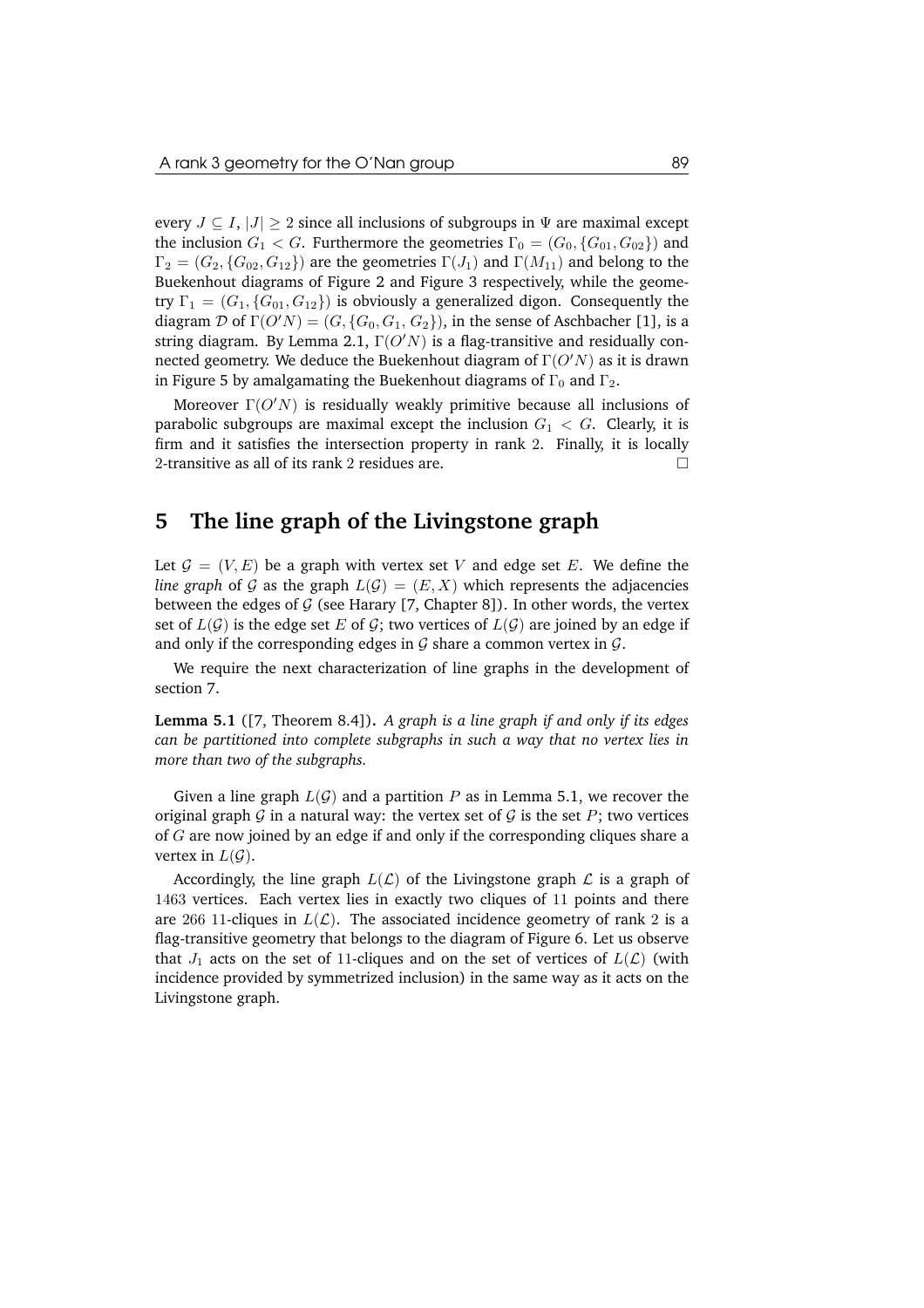

Figure 6: The diagram of  $L(\mathcal{L})$ .

# **6** Two graphs on  $1463$  vertices on which  $J_1$  acts **flag-transitively**

Using MAGMA, it can be checked that there are exactly two nonisomorphic flagtransitive coset geometries  $\Gamma_1(J_1)$  and  $\Gamma_2(J_1)$  for  $J_1$  of rank 2 with parabolic subgroups  $G_0 = 2 \times A_5$  and  $G_1 = D_{12}$  and with Borel subgroup isomorphic to  $S_3$ . They belong to the Buekenhout diagrams given in Figure 7.

| 9                                            |          |                                              |          |
|----------------------------------------------|----------|----------------------------------------------|----------|
|                                              | $B=S_3$  |                                              | $B=S_3$  |
|                                              | 19       |                                              | 19       |
| 1463                                         | 14630    | 1463                                         | 14630    |
| $2 \times A_5$                               | $D_{12}$ | $2 \times A_5$                               | $D_{12}$ |
| Figure 7.a: The diagram of $\Gamma_1(J_1)$ . |          | Figure 7.b: The diagram of $\Gamma_2(J_1)$ . |          |

Figure 7: Two nonisomorphic geometries with same parabolic subgroups

We readily see that  $\Gamma_1(J_1)$  is the line graph of the Livingstone graph that we discussed in Section 5. The geometry  $\Gamma_2(J_1)$  is a graph of degree 20 with 1463 vertices and 14630 edges.

# **7 A graph extension involving the line graph of the Livingstone graph**

The truncation  $T$  of  $\Gamma(O'N)$  on its elements of type in  $\{0, 1\}$  is a graph whose vertices are the elements of type 0 of  $\Gamma$ ( $O'N$ ) and whose edges are the elements of type 1 of  $\Gamma(O'N)$ . Every edge is incident to 2 vertices in  $\Gamma(O'N)$  and every vertex is incident to 1463 edges as a consequence of Theorem 4.2.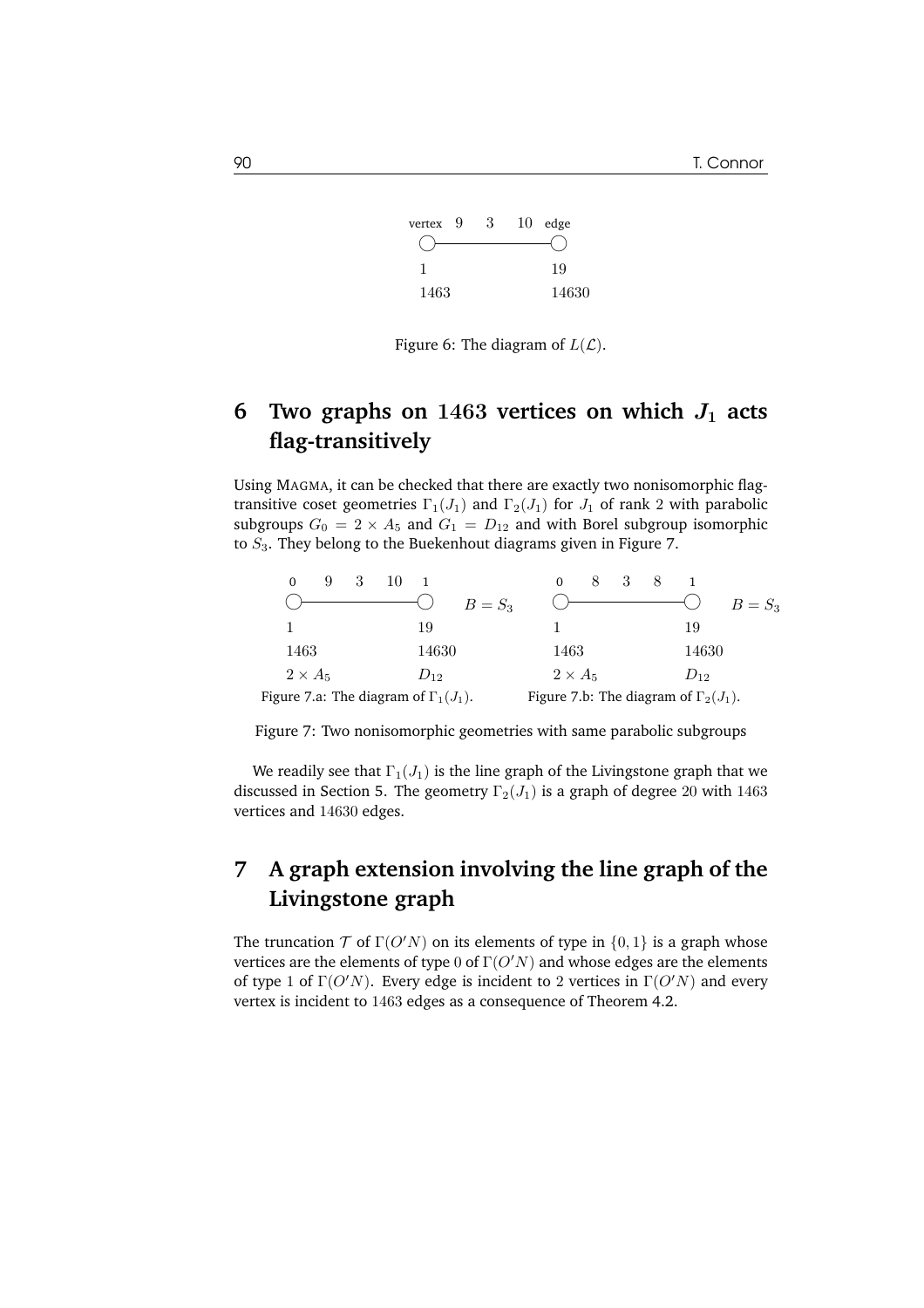The vertices of  $T$  correspond to the cosets of  $H = J_1$  in  $G = O'N$ . Since  $J_1$ is a maximal subgroup of G, the action of G on the vertices of  $\mathcal T$  is primitive. Using MAGMA [2], we determine that 35 orbits appear when we fix a vertex  $p$ . They are distributed as follows:

$$
1+1463^3+5852+12540^2+21945^2+29260^5+58520^2+87780^{12}+175560^7.\\
$$

There are 3 orbits of size 1463, say  $\Omega_1$ ,  $\Omega_2$  and  $\Omega_3$ . Given  $q_1 \in \Omega_1$ ,  $q_2 \in \Omega_2$ and  $q_3 \in \Omega_3$ , we obtain that, up to relabelling,  $\text{Stab}_G\{p,q_1\} \cong \text{Stab}_G\{p,q_2\}$  $\cong$  2 × S<sub>5</sub> and Stab<sub>G</sub>{p, q<sub>3</sub>}  $\cong$  4 × A<sub>5</sub>. However, Stab<sub>G</sub>{p, q<sub>1</sub>} and Stab<sub>G</sub>{p, q<sub>2</sub>} are not conjugate in G. In order to distinguish two subgroups isomorphic to  $2 \times S_5$  that belong to two different conjugacy classes of subgroups in G, we denote a subgroup of the class corresponding to the 1-elements of  $\Gamma(O'N)$  by  $(2 \times S_5)$ <sub>A</sub> (according to the construction of  $\Gamma(O'N)$  in section 4, it corresponds to conjugacy class number 212 in Λ) and the other by  $(2 \times S_5)_B$  (it corresponds to conjugacy class number 213 in  $\Lambda$ ).

Let us denote by  $p^\perp = (V_p, E_p)$  the induced subgraph on the neighborhood of  $p$  in  ${\cal T}.$  Using МАGMA, we build  $p^\perp$  in the following way. Start with the set  $V_p$ of points of  $\Omega_1$  and an empty edge set  $E_p$ . For each (unordered) pair of points  ${x, y}$  of  $V_p$ , if  $\text{Stab}_G\{x, y\} = (2 \times S_5)_A$  then add  $\{x, y\}$  to the edge set  $E_p$ . We eventually determine that  $p^\perp$  is 40-regular and that  $|E_p| = 29260 = 2 \times 14630$ . The clique number of  $p^\perp$  is 11 and it occurs that  $p^\perp$  has exactly 266 such cliques. Let us denote by  $E^1_p$  the set of edges of  $p^\perp$  occuring in at least one 11-clique. We check that each vertex of  $p^{\perp}$  is in exactly 2 cliques of 11 points. Consequently, by Theorem 5.1, the graph  $(V_p, E_p^1)$  is isomorphic to  $L(\mathcal{L}) = \Gamma_1(J_1)$ . Let us now consider the set  $E_p^2 = E_p - E_p^1$ . The resulting graph  $(V_p, E_p^2)$  is isomorphic to  $\Gamma_2(J_1)$ . The set of edges of  $p^\perp$  is thus the disjoint union of the edge sets of  $\Gamma_1(J_1)$  and  $\Gamma_2(J_1)$ .

Intuitively, we can think of the induced subgraph on the neighborhood of a point of  $\mathcal T$  as a superposition of the graphs  $\Gamma_1(J_1)$  and  $\Gamma_2(J_1)$ .

#### **Theorem 7.1.** *The automorphism group of the graph*  $\mathcal{T}$  *is isomorphic to*  $O'N$ *.*

*Proof.* Let T denote the automorphism group  $\text{Aut } \mathcal{T}$  of  $\mathcal{T}$ . Let p be a vertex of  $\mathcal{T}$ , let  $T_p$  denote  $\text{Stab}_T p$  and let  $T(p)$  denote the orbit of p. By the orbit-stabilizer theorem,  $|T| = |T_p| \times |T(p)|$ . The automorphism group P of  $p^{\perp}$  is isomorphic to  $J_1$  and  $P \leq T_p$ . By contradiction, suppose that the inclusion is strict. Let  $S = \text{Stab}_T[p^\perp \cup p]$  denote the pointwise stabilizer of  $p^\perp \cup p$  in T. Since  $P \neq T_p$ , we have that S is nontrivial. Let  $q \in p^{\perp}$ . By the developments of sections 6 and 7, we know that  $q^{\perp} \cong p^{\perp}$  and  $|p^{\perp} \cap q^{\perp}| = 40$ . Moreover, those 40 vertices are fixed. Using MAGMA, it is checked easily that if we fix pointwise a vertex of  $q^\perp$  and its neighborhood in  $q^\perp$ , then  $q^\perp$  is fixed pointwise. Therefore, if  $p$  and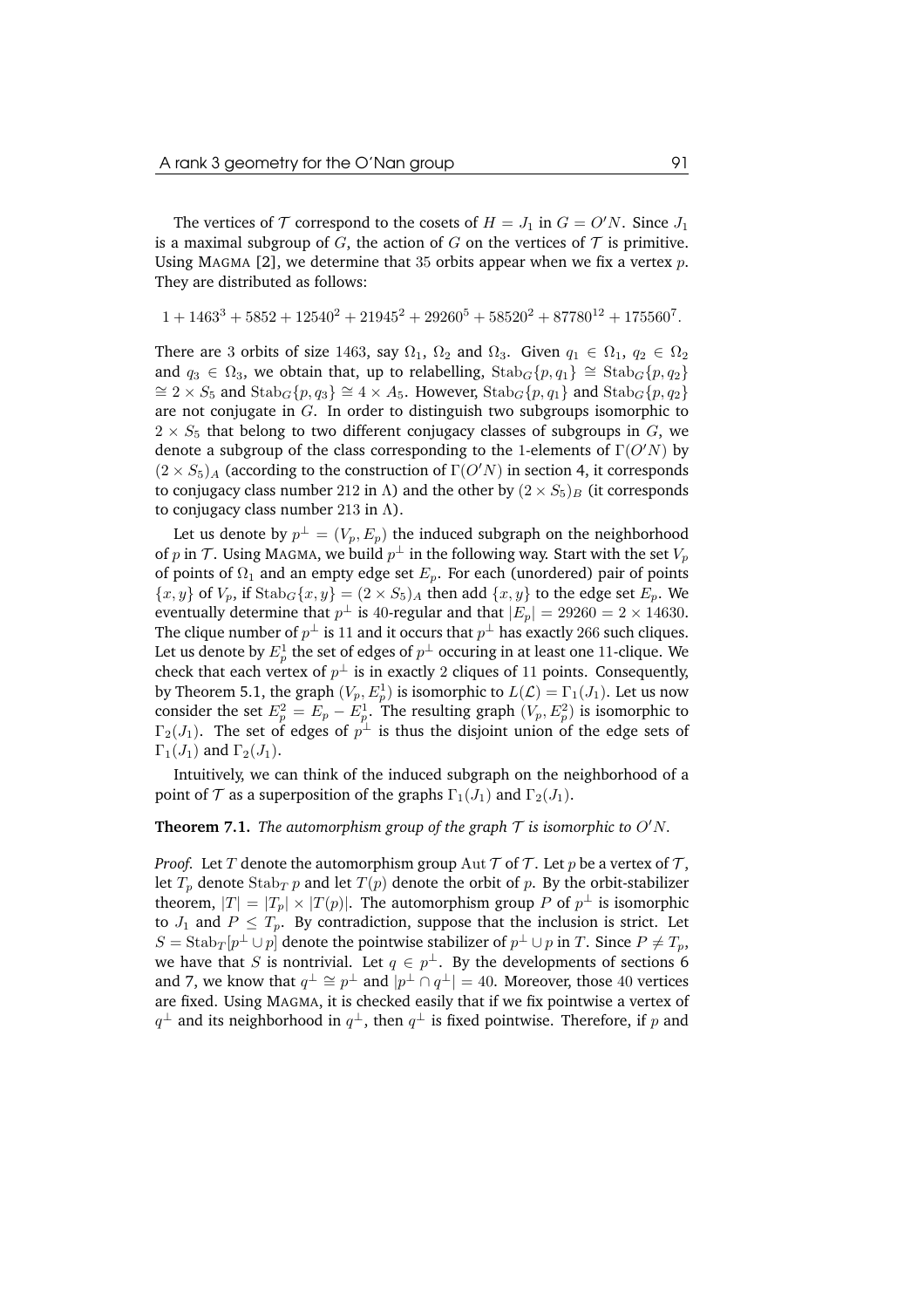$p^\perp$  are pointwise fixed, all vertices at distance 2 from  $p$  are fixed as well, and, repeating the same argument, we show that all vertices are fixed. Hence  $S$  is trivial, a contradiction.

This means that fixing pointwise a vertex  $p$  and its neighborhood  $p^\perp$  in  $\mathcal T$ implies that the set of points of  $T$  at distance 2 from  $p$  is fixed pointwise. It follows that  $\mathcal T$  itself is fixed pointwise. Consequently,  $P = T_p$  and thus  $J_1 \cong T_p$ . Now we conclude:

$$
|T| = |T_p| \times |T(p)|
$$

$$
= |J_1| \times \frac{|O'N|}{|J_1|}
$$

$$
= |O'N|.
$$

By the developments of section 2, the O'Nan group acts as an automorphism group on T and thus  $G \leq T$ . Since  $|O'N| = |T|$ , we have  $O'N \cong G = T$ .

### **8 Automorphism group of** Γ(O′N)

In order to prove the next theorem, we introduce the following notation. The incidence graph of  $\Gamma(O'N)$  is a tripartite graph  $\mathcal{X} = (X, *)$  with  $X = X_0 \sqcup X_1 \sqcup X_2$  $X_2$  where  $X_i$  is the set of elements of  $\Gamma(O'N)$  of type i, and  $*$  is the incidence relation inherited from  $\Gamma(O'N)$ .

**Theorem 8.1.** *The automorphism group of the geometry* Γ(O′N) *is isomorphic to* O′N*.*

*Proof.* We apply the same strategy as in the proof of Theorem 7.1. First, let us observe that  $\Xi := \text{Aut }\mathcal{X} = \text{Aut }\Gamma(O'N)$ .

Let us consider a vertex  $j$  of  $X_0$  and denote by  $j^\perp$  the induced subgraph in  $X$  on the neighborhood of j. This graph corresponds to the incidence graph of the residue in  $\Gamma(O'N)$  of j. It is readily seen that  $j^{\perp}$  is therefore the incidence graph of the Livingstone graph whose automorphism group is  $J \cong J_1$ . Consequently,  $J \leq \Xi_i$ . By way of contradiction, assume the inclusion is strict. Let  $S =$ Stab $\pm[j^{\perp} \cup j]$  denote the pointwise stabilizer of  $j^{\perp} \cup j$  in  $\Xi$ . Since  $J \neq \Xi_j$ , we have that S is nontrivial. Observe that the induced subgraph  $\mathcal{X}_{01}$  in  $\mathcal X$  on the vertices of  $X_0$  and  $X_1$  is isomorphic to the incidence graph of  $\mathcal T$ . By Theorem 7.1, if we fix pointwise  $j$  and  $j^\perp$  in  $\mathcal{X}_{01}$ , then all the vertices of  $\mathcal{X}_{01}$  are fixed. It follows that the vertices of  $X_2$  are pointwise fixed. Indeed, the truncation  $T_{12}$ of  $\Gamma(O'N)$  on its elements of type  $\{1,2\}$  is a graph whose vertices correspond to the elements of  $X_2$  and whose edges correspond to the elements of  $X_1$ . Since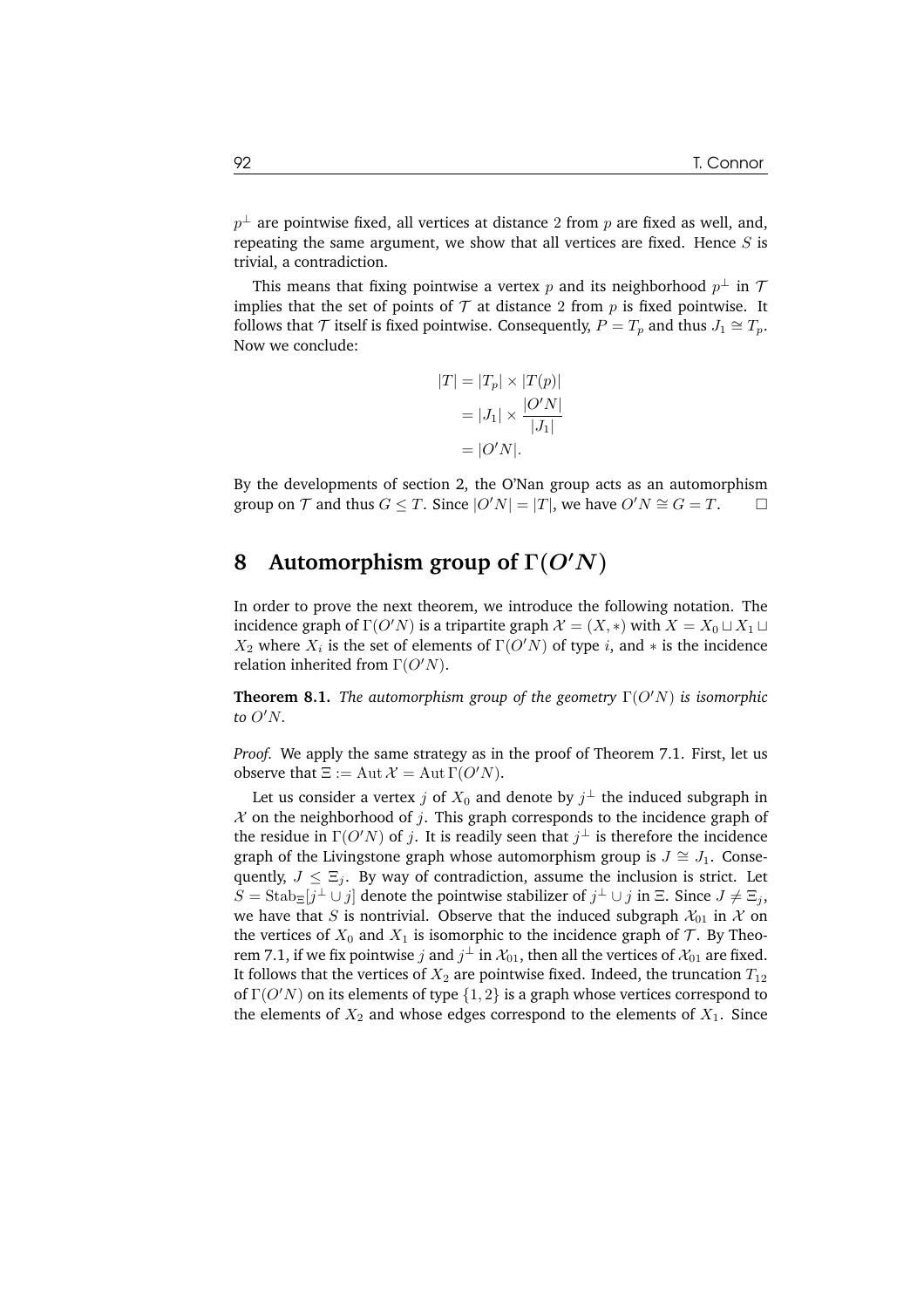all the edges of this graph are fixed, it follows that all of its vertices are fixed because  $T_{12}$  is not a generalized digon.

We conclude by applying the orbit-stabilizer theorem:

$$
|\Xi| = |\Xi_j| \times |\Xi(j)|
$$

$$
= |J_1| \times \frac{|O'N|}{|J_1|}
$$

$$
= |O'N|
$$

and thus  $\Xi \cong O'N$ .

# **9 Final remark**

Buekenhout $^1$  observed that the geometry  $\Gamma(O'N)$  is a truncation of a rank  $5$  geometry due to Ivanov and Shpectorov [8]. This observation leads to upcoming work of Buekenhout and the author.

# **10 Acknowledgement**

This research was supported by the *Fonds pour la formation a la Recherche dans ` l'Industrie et dans l'Agriculture* (F.R.I.A.), Belgium. Part of this research was done while the author was visiting Dimitri Leemans at the University of Auckland, New Zealand. The author also thanks Francis Buekenhout, Nathann Cohen and Dimitri Leemans for interesting discussions and for useful references.

### **References**

- [1] **M. Aschbacher**, Flag structures on Tits geometries, *Geom. Dedicata* **14** (1983), no. 1, 21–32.
- [2] **W. Bosma**, **J. Cannon** and **C. Playoust**, The Magma Algebra System. I. The User Language, *J. Symbolic Comput.* **24** (1997), no. 3-4, 235–265, computational Algebra and Number Theory (London, 1993).
- [3] **A. E. Brouwer**, **A. M. Cohen** and **A. Neumaier**, *Distance Regular Graphs*, Springer-Verlag, Berlin, New York, 1989.

<sup>&</sup>lt;sup>1</sup>Private communication.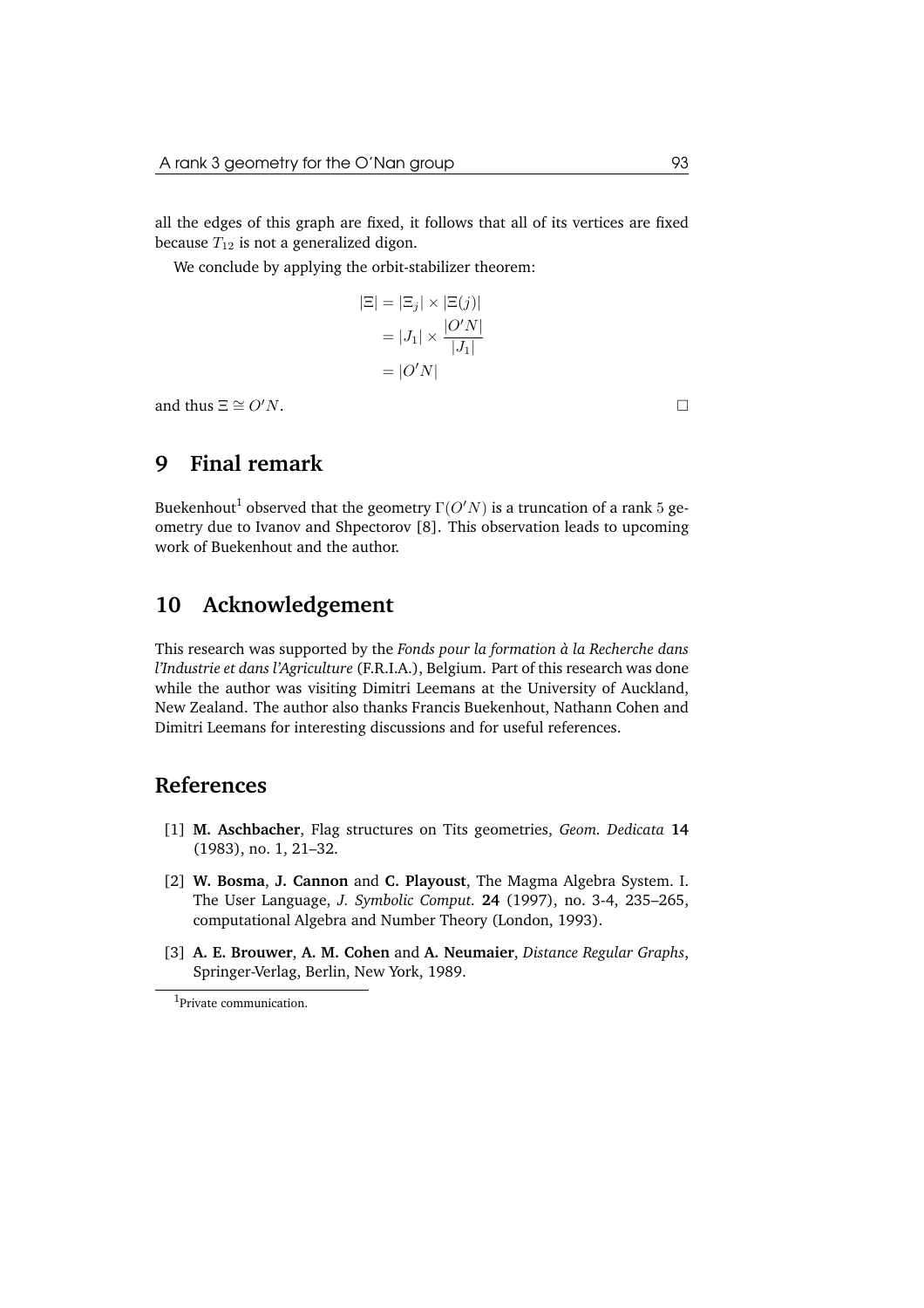- [4] **F. Buekenhout**, Foundations of incidence geometry, **in** *Handbook of Incidence Geometry*, North-Holland, Amsterdam, 1995, pp. 63–105.
- [5] **M. Dehon**, **D. Leemans** and **X. Miller**, The residually weakly primitive and  $(IP_2)$  geometries for  $M_{11}$ , Unpublished. *http://www.math.auckland.ac.nz/*∼*dleemans/abstracts/ m11rwpri.html* (2004), 1–12.
- [6] **H. Gottschalk** and **D. Leemans**, The residually weakly primitive geometries of the Janko group J1, **in** *Groups and geometries (Siena, 1996)*, Trends Math., Birkhäuser, Basel, 1998, pp. 65–79.
- [7] **F. Harary**, *Graph theory*, Addison-Wesley Publishing Co., Reading, Mass.- Menlo Park, Calif.-London, 1969.
- [8] **A. A. Ivanov** and **S. V. Shpectorov**, A geometry for the O'Nan-Sims group, connected with the Petersen graph, *Uspekhi Mat. Nauk* **41** (1986), no. 3(249), 183–184.
- [9] **D. Leemans**, On computing the subgroup lattice of O′N, *Unpublished. http://www.math.auckland.ac.nz/*∼*dleemans/abstracts/onlat.html* (2008), 1–23.
- [10] , *Residually weakly primitive and locally two-transitive geometries for sporadic groups*, vol. XI, 2058, Académie Royale de Belgique: Classe des Sciences, 2008.
- [11] **D. Livingstone**, On a permutation representation of the Janko group, *J. Algebra* **6** (1967), 43–55.
- [12] **A. Pasini**, *Diagram Geometries*, Oxford Science Publications, Oxford, 1994.
- [13] **M. Perkel**, A characterization of  $J_1$  in terms of its geometry, *Geom. Dedicata* **9** (1980), no. 3, 291–298.
- [14] **L. H. Soicher**, Presentations of some finite groups with applications to the O'Nan simple group, *J. Algebra* **108** (1987), no. 2, 310–316.
- [15] **J. Tits**, Géométries polyédriques et groupes simples, Atti Riunione *Groupem. Math. Express. Lat. Firenze* (1961), 66–88.
- [16] , A local approach to buildings, **in** *The Geometric Vein*, Springer, New York, 1981, pp. 519–547.
- [17] **T. A. Whitelaw**, Janko's group as a collineation group in PG(6, 11), *Proc. Cambridge Philos. Soc.* **63** (1967), 663–677.